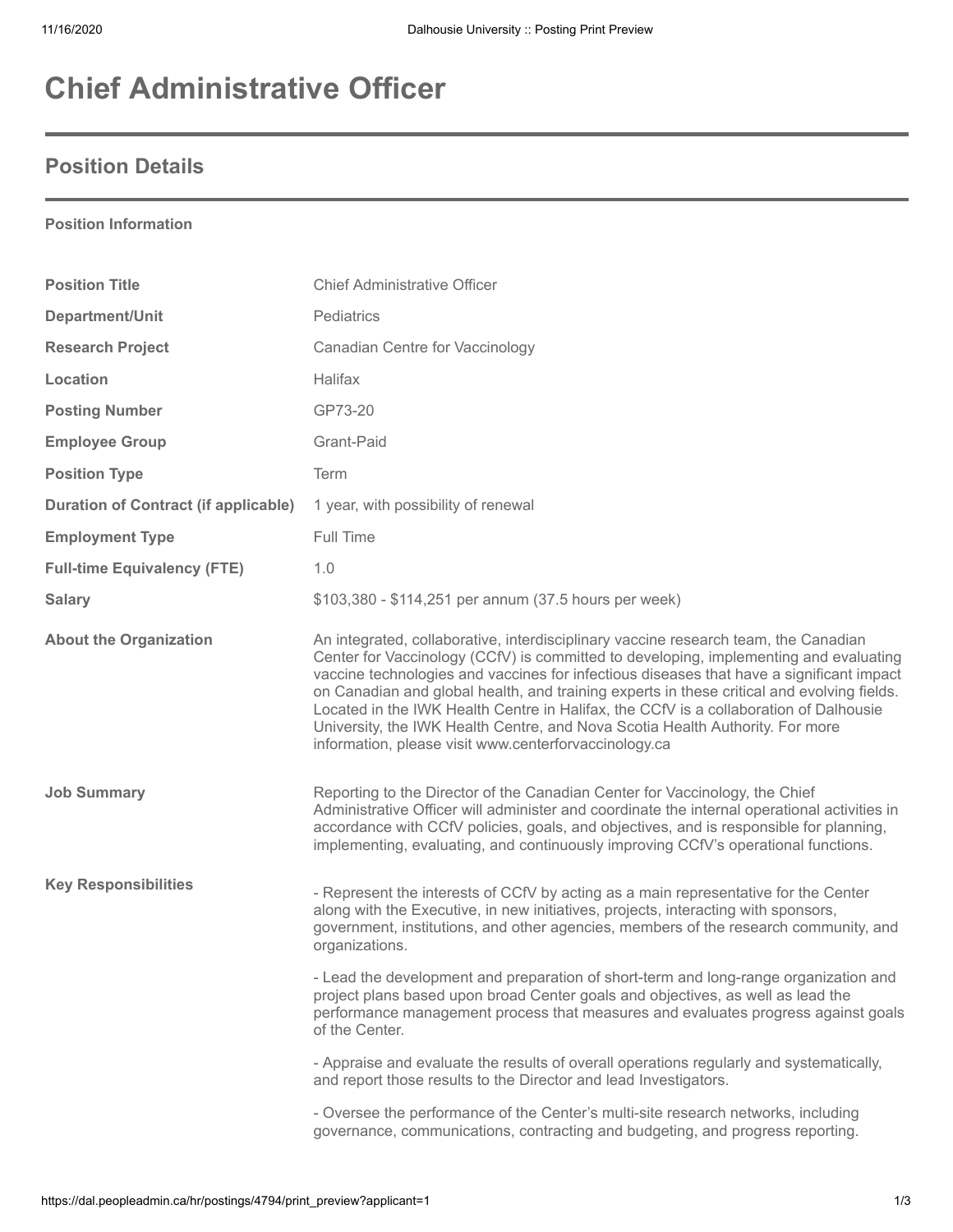### 11/16/2020 Dalhousie University :: Posting Print Preview

- Coordinate the annual operations plan and budget, as well as direct financial and administrative staff in the development of budgets, financial reports, and other required reporting documentation.

- Supervise the functional Managers/Coordinators (Field, Laboratory, Data, Finance, Communications and administrative oversight of CCfV's Project Management function), as well as directly oversee the Administrative staff of the Center.

| <b>Note</b>                                              |                                                                                                                                                                                                                                                                                                                                                                                                                                                                                                                                                                                                                                                                                                                                                                                                                                                                                                                                                                                                                                                                                                                                                                                                                                                                                                                                                                                                                                                                                            |
|----------------------------------------------------------|--------------------------------------------------------------------------------------------------------------------------------------------------------------------------------------------------------------------------------------------------------------------------------------------------------------------------------------------------------------------------------------------------------------------------------------------------------------------------------------------------------------------------------------------------------------------------------------------------------------------------------------------------------------------------------------------------------------------------------------------------------------------------------------------------------------------------------------------------------------------------------------------------------------------------------------------------------------------------------------------------------------------------------------------------------------------------------------------------------------------------------------------------------------------------------------------------------------------------------------------------------------------------------------------------------------------------------------------------------------------------------------------------------------------------------------------------------------------------------------------|
| <b>Qualifications</b>                                    | Undergraduate degree in a related field with 10 years of progressive management<br>experience (or equivalent combination of training and experience) is required. A<br>Master's degree is an asset. Thorough understanding of finance, systems, and HR;<br>broad experience with a range of business functions and systems, including strategic<br>planning, budgeting, business analysis, finance, information systems, human resources,<br>and communications is required. Demonstrated track record of results in exceeding<br>goals and applying sound business principles is required. Experience leading teams,<br>including virtual and multi-site teams is required. Excellent communication skills,<br>especially the ability to write, compile reports, and presentations, along with strong<br>problem-solving, organizational, and project-management skills are required. Must be a<br>self-starter that can handle multiple high-priority projects simultaneously, with<br>demonstrated experience of balancing priorities, meeting deadlines, and resolving<br>unexpected issues. Commitment to establishing effective and positive working<br>relationships with a broad and diverse group of stakeholders including government,<br>sponsors, institutions/organizations, the research community, etc. is required. A calm<br>and professional demeanor and absolute discretion, integrity and tact, in dealing with a<br>high volume of confidential matters is required. |
| <b>Additional Information</b>                            | Dalhousie University supports a healthy and balanced lifestyle. Our total compensation<br>package includes a voluntary RRSP, health and dental plans and an employee and<br>family assistance program.                                                                                                                                                                                                                                                                                                                                                                                                                                                                                                                                                                                                                                                                                                                                                                                                                                                                                                                                                                                                                                                                                                                                                                                                                                                                                     |
| <b>Application Consideration</b>                         |                                                                                                                                                                                                                                                                                                                                                                                                                                                                                                                                                                                                                                                                                                                                                                                                                                                                                                                                                                                                                                                                                                                                                                                                                                                                                                                                                                                                                                                                                            |
| <b>Diversity Statement</b>                               | Dalhousie University is committed to fostering a collegial culture grounded in diversity<br>and inclusiveness. The university encourages applications from Indigenous persons,<br>persons with a disability, racially visible persons, women, persons of a minority sexual<br>orientation and/or gender identity, and all candidates who would contribute to the<br>diversity of our community. For more information, please visit<br>www.dal.ca/hiringfordiversity.                                                                                                                                                                                                                                                                                                                                                                                                                                                                                                                                                                                                                                                                                                                                                                                                                                                                                                                                                                                                                       |
| <b>Posting Detail Information</b>                        |                                                                                                                                                                                                                                                                                                                                                                                                                                                                                                                                                                                                                                                                                                                                                                                                                                                                                                                                                                                                                                                                                                                                                                                                                                                                                                                                                                                                                                                                                            |
| <b>Number of Vacancies</b>                               | 1                                                                                                                                                                                                                                                                                                                                                                                                                                                                                                                                                                                                                                                                                                                                                                                                                                                                                                                                                                                                                                                                                                                                                                                                                                                                                                                                                                                                                                                                                          |
| <b>Open Date</b>                                         | 11/16/2020                                                                                                                                                                                                                                                                                                                                                                                                                                                                                                                                                                                                                                                                                                                                                                                                                                                                                                                                                                                                                                                                                                                                                                                                                                                                                                                                                                                                                                                                                 |
| <b>Close Date</b>                                        | 12/07/2020                                                                                                                                                                                                                                                                                                                                                                                                                                                                                                                                                                                                                                                                                                                                                                                                                                                                                                                                                                                                                                                                                                                                                                                                                                                                                                                                                                                                                                                                                 |
| <b>Open Until Filled</b>                                 | <b>No</b>                                                                                                                                                                                                                                                                                                                                                                                                                                                                                                                                                                                                                                                                                                                                                                                                                                                                                                                                                                                                                                                                                                                                                                                                                                                                                                                                                                                                                                                                                  |
| <b>Special Instructions to Applicant</b>                 |                                                                                                                                                                                                                                                                                                                                                                                                                                                                                                                                                                                                                                                                                                                                                                                                                                                                                                                                                                                                                                                                                                                                                                                                                                                                                                                                                                                                                                                                                            |
| <b>Quick Link for Direct Access to</b><br><b>Posting</b> | http://dal.peopleadmin.ca/postings/4794                                                                                                                                                                                                                                                                                                                                                                                                                                                                                                                                                                                                                                                                                                                                                                                                                                                                                                                                                                                                                                                                                                                                                                                                                                                                                                                                                                                                                                                    |

### **Documents Needed to Apply**

Required Documents